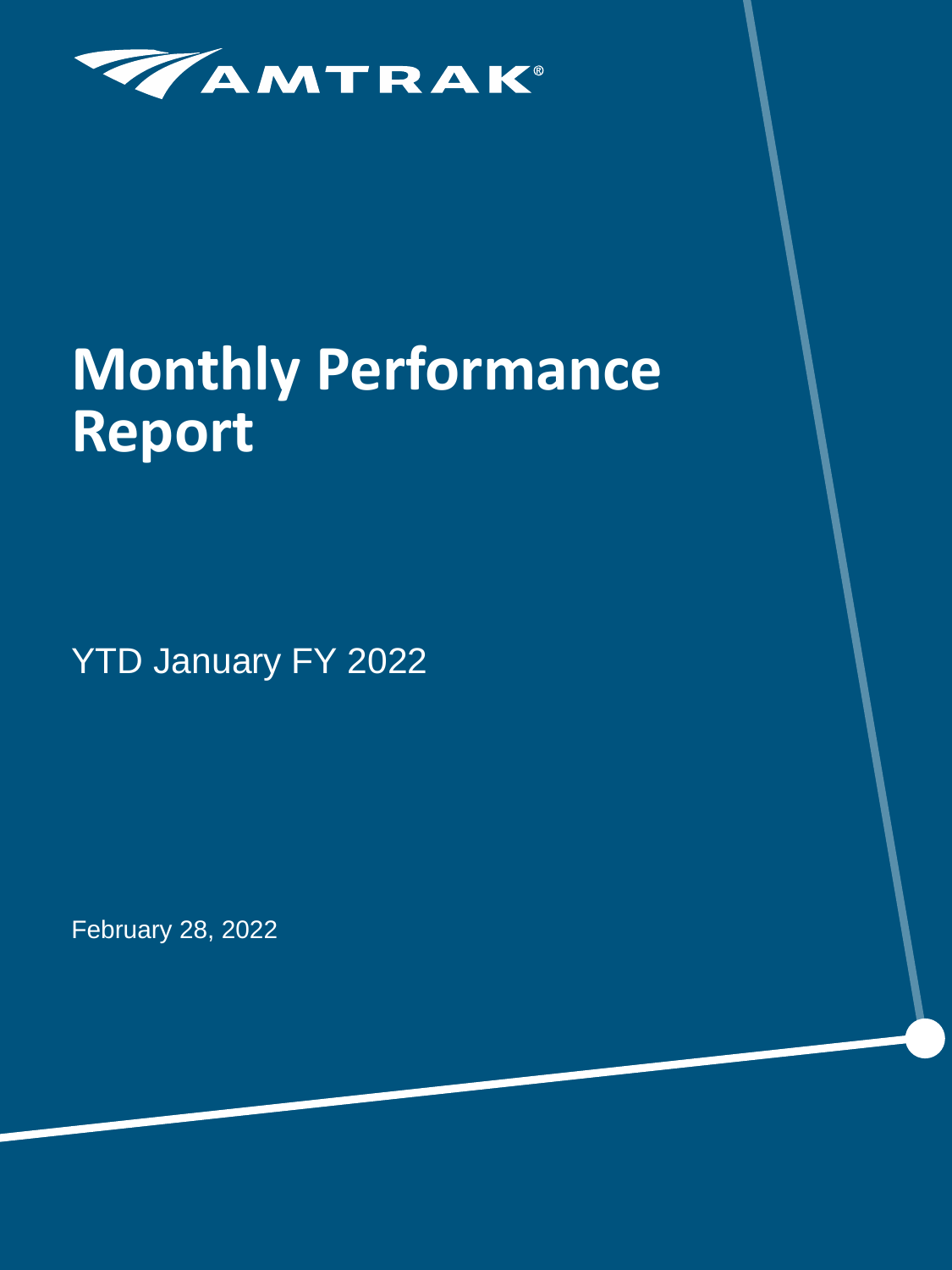# **Financial Summary**

**Operating:** Adjusted Operating Earnings of (**\$271.9MM)** through January FY22 are (\$5.2MM) unfavorable vs December Forecast and \$94.3MM favorable vs prior year. Total revenue is (\$5.6MM) unfavorable (driven by ticket revenue) and total expenses are \$0.3MM favorable vs December Forecast.

**Capital:** Capital spend of **\$631.3MM** for YTD FY22 is (\$39.5MM) lower vs December Forecast and an increase of \$109.4MM vs prior year. Lower spend vs December Forecast is mainly driven by underspend in Engineering, New Acela, and Mechanical capital projects.



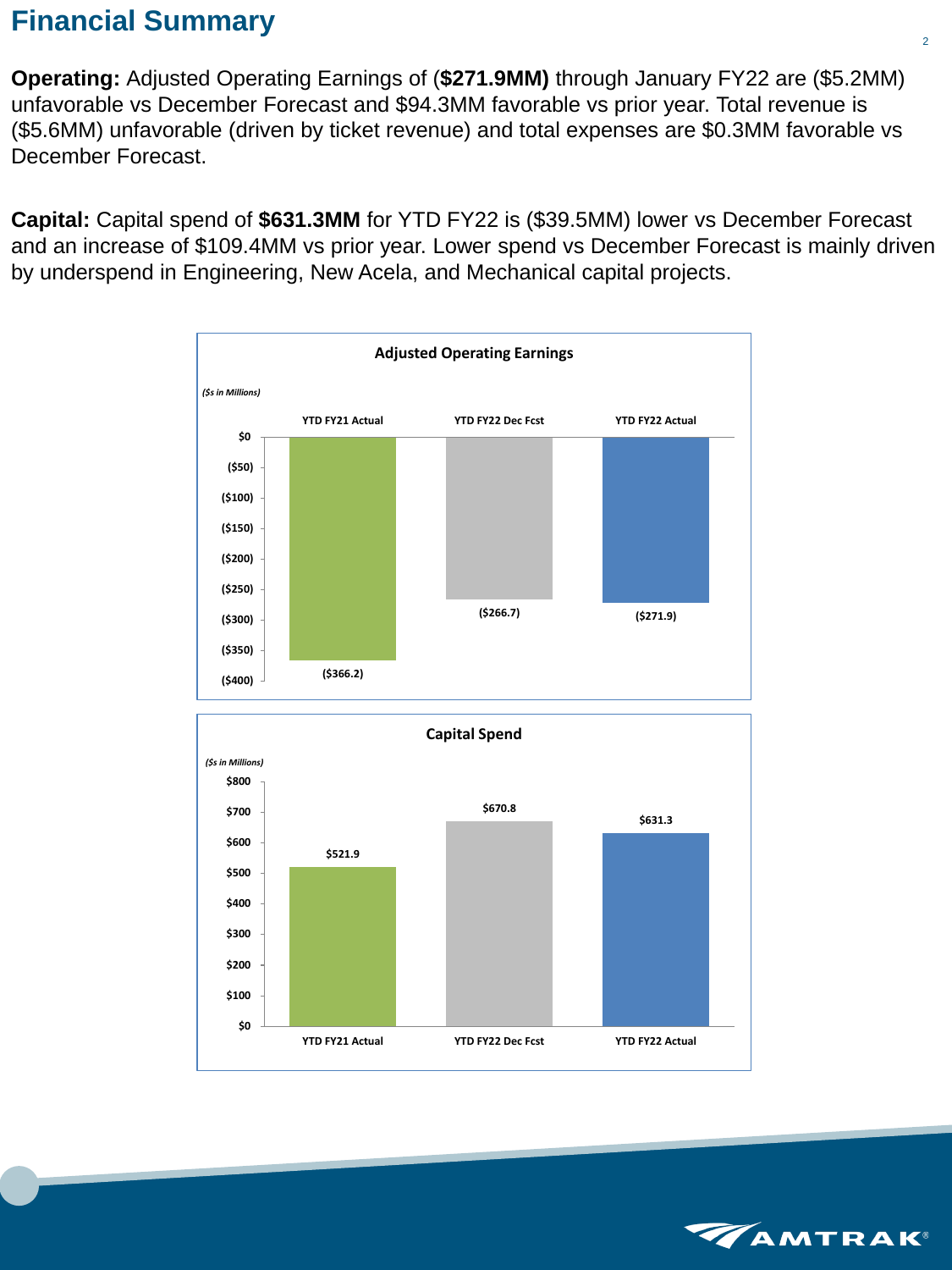# **Operating Results**

|                                           |    |                                          |                    | FY 2022 vs Prior Year                |    |            |       |    |                     | FY 2022 vs Dec Fcst |               |    |                         |       |
|-------------------------------------------|----|------------------------------------------|--------------------|--------------------------------------|----|------------|-------|----|---------------------|---------------------|---------------|----|-------------------------|-------|
|                                           |    | <b>Prior Year</b><br><b>YTD Jan FY21</b> |                    | <b>Actual</b><br><b>YTD Jan FY22</b> |    | Y/Y Growth |       |    | <b>Dec Fcst</b>     |                     | <b>Actual</b> |    | Fav/(Unfav) vs Dec Fcst |       |
| (\$s in Millions)                         |    |                                          |                    |                                      |    | Ś          | %     |    | <b>YTD Jan FY22</b> | <b>YTD Jan FY22</b> |               | %  |                         |       |
| Ticket Revenue (Adjusted)                 | \$ | 152.5                                    | \$                 | 503.9                                | \$ | 351.4      | 230%  | \$ | 522.8               | \$                  | 503.9         | \$ | (18.9)                  | (4%)  |
| Food & Beverage                           |    | 3.0                                      |                    | 11.7                                 |    | 8.7        | 289%  |    | 12.6                |                     | 11.7          |    | (0.9)                   | (7%)  |
| <b>State Supported Train Revenue</b>      |    | 136.1                                    |                    | 111.8                                |    | (24.3)     | (18%) |    | 103.8               |                     | 111.8         |    | 8.0                     | 8%    |
| <b>Subtotal Passenger Related Revenue</b> |    | 291.6                                    |                    | 627.4                                |    | 335.7      | 115%  |    | 639.2               |                     | 627.4         |    | (11.8)                  | (2%)  |
| <b>Other Core Revenue</b>                 |    | 95.4                                     |                    | 108.4                                |    | 13.0       | 14%   |    | 102.7               |                     | 108.4         |    | 5.7                     | 6%    |
| <b>Ancillary Revenue</b>                  |    | 109.7                                    |                    | 111.4                                |    | 1.7        | 2%    |    | 110.8               |                     | 111.4         |    | 0.6                     | 1%    |
| <b>Total Revenue</b>                      |    | 496.7                                    |                    | 847.1                                |    | 350.4      | 71%   |    | 852.7               |                     | 847.1         |    | (5.6)                   | (1%)  |
| Salaries                                  |    | 107.0                                    |                    | 130.3                                |    | 23.3       | 22%   |    | 127.4               |                     | 130.3         |    | (2.9)                   | (2%)  |
| Wages & Overtime                          |    | 325.3                                    |                    | 387.3                                |    | 62.1       | 19%   |    | 389.8               |                     | 387.3         |    | 2.5                     | 1%    |
| <b>Employee Benefits</b>                  |    | 134.6                                    |                    | 188.4                                |    | 53.8       | 40%   |    | 181.8               |                     | 188.4         |    | (6.5)                   | (4%)  |
| <b>Employee Related</b>                   |    | 5.6                                      |                    | 10.0                                 |    | 4.4        | 80%   |    | 11.0                |                     | 10.0          |    | 1.1                     | 10%   |
| Salaries, Wages & Benefits                |    | 572.5                                    |                    | 716.0                                |    | 143.5      | 25%   |    | 710.1               |                     | 716.0         |    | (5.9)                   | (1%)  |
| <b>Train Operations</b>                   |    | 65.5                                     |                    | 96.2                                 |    | 30.7       | 47%   |    | 97.8                |                     | 96.2          |    | 1.5                     | 2%    |
| Fuel, Power & Utilities                   |    | 52.2                                     |                    | 83.3                                 |    | 31.1       | 59%   |    | 89.4                |                     | 83.3          |    | 6.1                     | 7%    |
| Materials                                 |    | 33.5                                     |                    | 44.1                                 |    | 10.6       | 32%   |    | 44.1                |                     | 44.1          |    | (0.0)                   | (0%)  |
| Facility, Communication & Office          |    | 51.1                                     |                    | 62.3                                 |    | 11.2       | 22%   |    | 63.5                |                     | 62.3          |    | 1.2                     | 2%    |
| Advertising and Sales                     |    | 10.3                                     |                    | 24.6                                 |    | 14.4       | 140%  |    | 25.9                |                     | 24.6          |    | 1.2                     | 5%    |
| Casualty and Other Claims                 |    | 15.7                                     |                    | 8.4                                  |    | (7.4)      | (47%) |    | 14.8                |                     | 8.4           |    | 6.4                     | 43%   |
| Professional Fees & Data Processing       |    | 55.7                                     |                    | 61.0                                 |    | 5.3        | 9%    |    | 65.0                |                     | 61.0          |    | 3.9                     | 6%    |
| All Other Expense                         |    | 55.1                                     |                    | 73.8                                 |    | 18.8       | 34%   |    | 64.0                |                     | 73.8          |    | (9.8)                   | (15%) |
| Transfer to Capital & Ancillary           |    | (48.7)                                   |                    | (50.8)                               |    | (2.1)      | (4%)  |    | (55.1)              |                     | (50.8)        |    | (4.3)                   | (8%)  |
| <b>Total Expense</b>                      |    | 862.9                                    |                    | 1,119.1                              |    | 256.1      | 30%   |    | 1,119.4             |                     | 1,119.1       |    | 0.3                     | 0%    |
| <b>Adjusted Operating Earnings</b>        | \$ | (366.2)                                  | $\dot{\mathsf{S}}$ | (271.9)                              | \$ | 94.3       | 26%   | \$ | (266.7)             | \$                  | (271.9)       | \$ | (5.2)                   | (2%)  |
| <b>OPEB's and Pension</b>                 |    | 12.6                                     |                    | 10.8                                 |    | (1.9)      | (15%) |    | 11.6                |                     | 10.8          |    | (0.9)                   | (7%)  |
| Project Related Revenue & Expense         |    | (39.6)                                   |                    | (46.5)                               |    | (6.9)      | (17%) |    | (36.3)              |                     | (46.5)        |    | (10.3)                  | (28%) |
| Depreciation                              |    | (319.6)                                  |                    | (300.1)                              |    | 19.5       | 6%    |    | (310.7)             |                     | (300.1)       |    | 10.6                    | 3%    |
| Office of Inspector General               |    | (7.6)                                    |                    | (8.0)                                |    | (0.4)      | (5%)  |    | (8.4)               |                     | (8.0)         |    | 0.4                     | 4%    |
| <b>State Capital Payment Amortization</b> |    | 45.1                                     |                    | 46.9                                 |    | 1.8        | 4%    |    | 46.7                |                     | 46.9          |    | 0.2                     | 0%    |
| Non-Operating Inc/(Exp)                   |    | (7.5)                                    |                    | (9.5)                                |    | (2.0)      | (27%) |    | (6.6)               |                     | (9.5)         |    | (2.8)                   | (43%) |
| Net Income/(Loss)                         | \$ | (682.8)                                  | \$                 | (578.3)                              | \$ | 104.5      | 15%   | \$ | (570.3)             | \$                  | (578.3)       | \$ | (8.0)                   | (1%)  |

**Revenues:** Total revenue of **\$847.1MM** through January FY22 is (\$5.6MM) unfavorable vs December Forecast and an increase of \$350.4MM vs prior year. YOY variance is mainly driven by higher passenger related revenue due to the recovery from the COVID-19 pandemic.

**Expenses:** Total expenses of **\$1,119.1MM** through January FY22 are \$0.3MM favorable vs December Forecast. The increase of \$256.1MM vs prior year is driven by higher expenses in Salaries, Wages & Benefits, Fuel, Power & Utilities, and Train Operations.

**Note:** Adjusted Operating Earnings is defined as GAAP Net Loss excluding: (1) certain non-cash items (depreciation, income tax expense, non-cash portion of pension and other post retirement employment benefits, and state capital payment amortization); and (2) GAAP income statement items reported with capital or debt results or other grants (project related revenue/costs reported with capital results, expense related to Inspector General's office, and interest expense, net).

**Note:** Amtrak reports Adjusted Operating Earnings as the key financial measure to evaluate results, Net Income/(Loss) will continue to be reported for reference. Adjusted Operating earnings represents Amtrak's cash funding needs and is a reasonable proxy for Federal Operating Support needed in line with the appropriation. Route level results (reported on page 8) reflect the change to Adjusted Operating Earnings, in line with consolidated financials.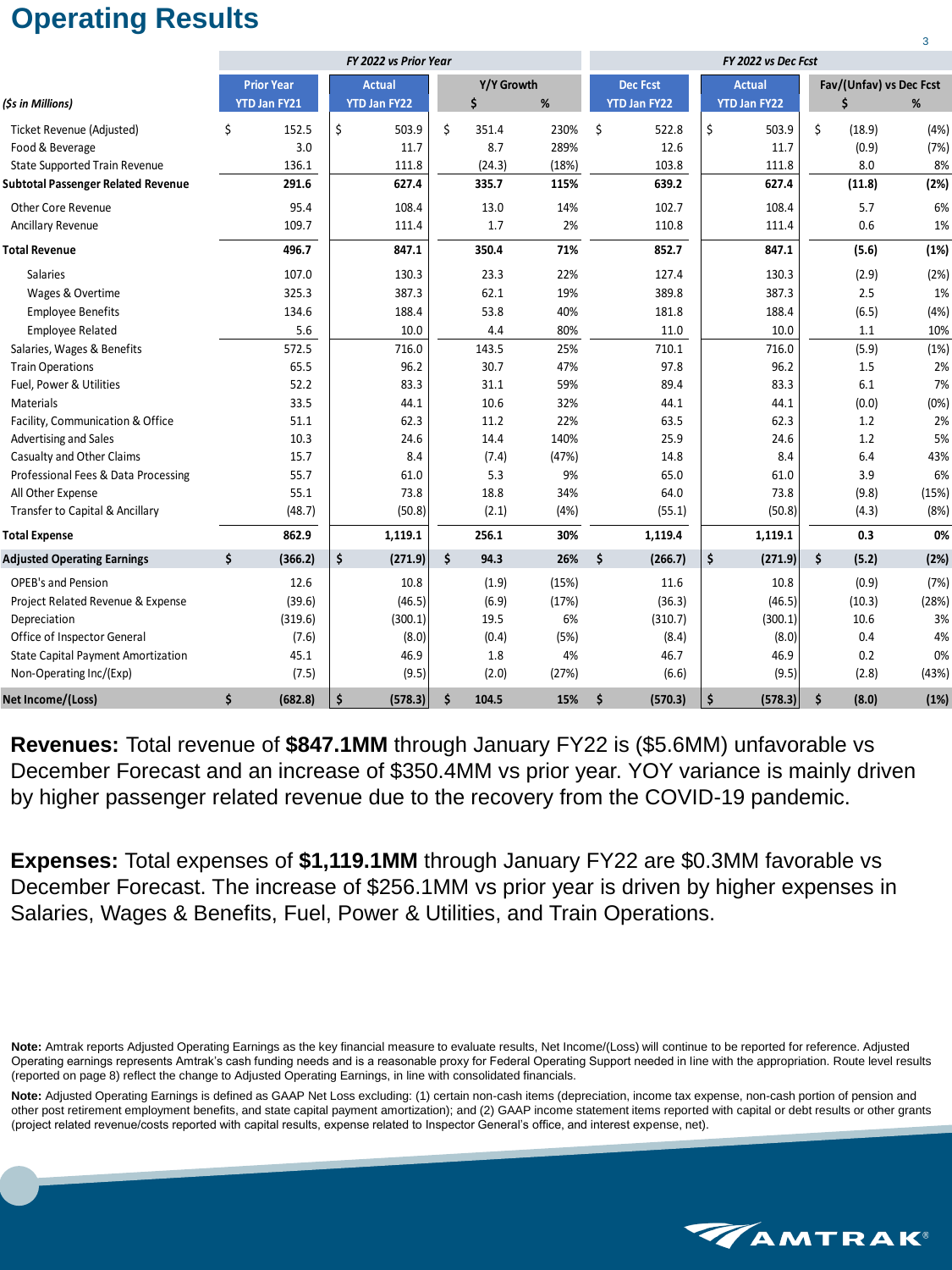# **Capital Results**

|                                    | <b>FY2022 vs Prior Year</b> |                                      |    |                                      |    |                        |       | FY 2022 vs Dec Fcst |                                        |    |                                      |    |                                 |       |  |  |
|------------------------------------|-----------------------------|--------------------------------------|----|--------------------------------------|----|------------------------|-------|---------------------|----------------------------------------|----|--------------------------------------|----|---------------------------------|-------|--|--|
| (\$s in Millions)                  |                             | <b>Actual</b><br><b>YTD Jan FY21</b> |    | <b>Actual</b><br><b>YTD Jan FY22</b> |    | Y/Y Growth<br>\$.<br>% |       |                     | <b>Dec Fcst</b><br><b>YTD Jan FY22</b> |    | <b>Actual</b><br><b>YTD Jan FY22</b> |    | <b>Over/(Under) vs Dec Fcst</b> |       |  |  |
| Engineering                        | \$                          | 207.8                                | \$ | 165.1                                | \$ | (42.7)                 | (21%) | \$                  | 184.0                                  | \$ | 165.1                                | \$ | (18.9)                          | (10%) |  |  |
| Mechanical                         |                             | 87.4                                 |    | 95.2                                 |    | 7.8                    | 9%    |                     | 97.7                                   |    | 95.2                                 |    | (2.5)                           | (3%)  |  |  |
| Operations                         |                             | 3.2                                  |    | 7.3                                  |    | 4.1                    | 128%  |                     | 6.9                                    |    | 7.3                                  |    | 0.5                             | 7%    |  |  |
| <b>Total Operations</b>            |                             | 298.5                                |    | 267.7                                |    | (30.8)                 | (10%) |                     | 288.6                                  |    | 267.7                                |    | (20.9)                          | (7%)  |  |  |
| ΙT                                 |                             | 27.1                                 |    | 36.1                                 |    | 9.0                    | 33%   |                     | 36.1                                   |    | 36.1                                 |    | 0.0                             | 0%    |  |  |
| <b>Commerical &amp; Marketing</b>  |                             | 0.3                                  |    | 0.1                                  |    | (0.2)                  | (62%) |                     | 0.7                                    |    | 0.1                                  |    | (0.6)                           | (84%) |  |  |
| <b>ADA</b>                         |                             | 37.0                                 |    | 29.3                                 |    | (7.7)                  | (21%) |                     | 30.3                                   |    | 29.3                                 |    | (1.0)                           | (3%)  |  |  |
| Real Estate, Stations & Facilities |                             | 37.6                                 |    | 51.4                                 |    | 13.8                   | 37%   |                     | 52.5                                   |    | 51.4                                 |    | (1.1)                           | (2%)  |  |  |
| APD & Emergency Management         |                             | 1.1                                  |    | 2.6                                  |    | 1.5                    | 131%  |                     | 4.8                                    |    | 2.6                                  |    | (2.2)                           | (45%) |  |  |
| Safety                             |                             | 0.3                                  |    | 1.8                                  |    | 1.6                    | 557%  |                     | 2.1                                    |    | 1.8                                  |    | (0.2)                           | (12%) |  |  |
| Enviromental                       |                             | 2.5                                  |    | 3.0                                  |    | 0.5                    | 19%   |                     | 3.0                                    |    | 3.0                                  |    | (0.0)                           | (0%)  |  |  |
| Procurement                        |                             | 0.7                                  |    | 0.5                                  |    | (0.1)                  | (22%) |                     | 1.5                                    |    | 0.5                                  |    | (0.9)                           | (65%) |  |  |
| New Acela                          |                             | 68.4                                 |    | 47.5                                 |    | (20.9)                 | (31%) |                     | 59.0                                   |    | 47.5                                 |    | (11.6)                          | (20%) |  |  |
| Gateway                            |                             | 4.9                                  |    | 11.1                                 |    | 6.2                    | 128%  |                     | 12.1                                   |    | 11.1                                 |    | (1.0)                           | (8%)  |  |  |
| Planning & Strategy                |                             | 43.7                                 |    | 25.0                                 |    | (18.7)                 | (43%) |                     | 26.2                                   |    | 25.0                                 |    | (1.2)                           | (5%)  |  |  |
| <b>B&amp;P Tunnel</b>              |                             | 0.5                                  |    | 9.9                                  |    | 9.3                    | N/A   |                     | 8.4                                    |    | 9.9                                  |    | 1.5                             | 17%   |  |  |
| <b>Intercity Trainsets</b>         |                             |                                      |    | 144.1                                |    | 144.1                  | N/A   |                     | 145.2                                  |    | 144.1                                |    | (1.0)                           | (1%)  |  |  |
| Other, OVHD Adjustment             |                             | (0.7)                                |    | 1.1                                  |    | 1.7                    | 260%  |                     | 0.3                                    |    | 1.1                                  |    | 0.8                             | 291%  |  |  |
| <b>Total Capital Spend</b>         | \$                          | 521.9                                | S  | 631.3                                | S. | 109.4                  | 21%   | \$                  | 670.8                                  | \$ | 631.3                                | \$ | (39.5)                          | (6%)  |  |  |

**FY22 vs. December Forecast**: YTD FY22 capital spend of \$631.3MM is (\$39.5MM) or (6%) lower vs December Forecast driven by lower spend in Engineering, New Acela, and Mechanical capital projects.

**FY22 vs. Prior Year:** YTD FY22 capital spend is \$109.4MM or 21% higher than prior year primarily driven by higher spend in Intercity Trainsets, and Real Estate, Stations & Facilities capital projects. This is partially offset by a decrease in Engineering, New Acela, and Planning & Strategy spend.

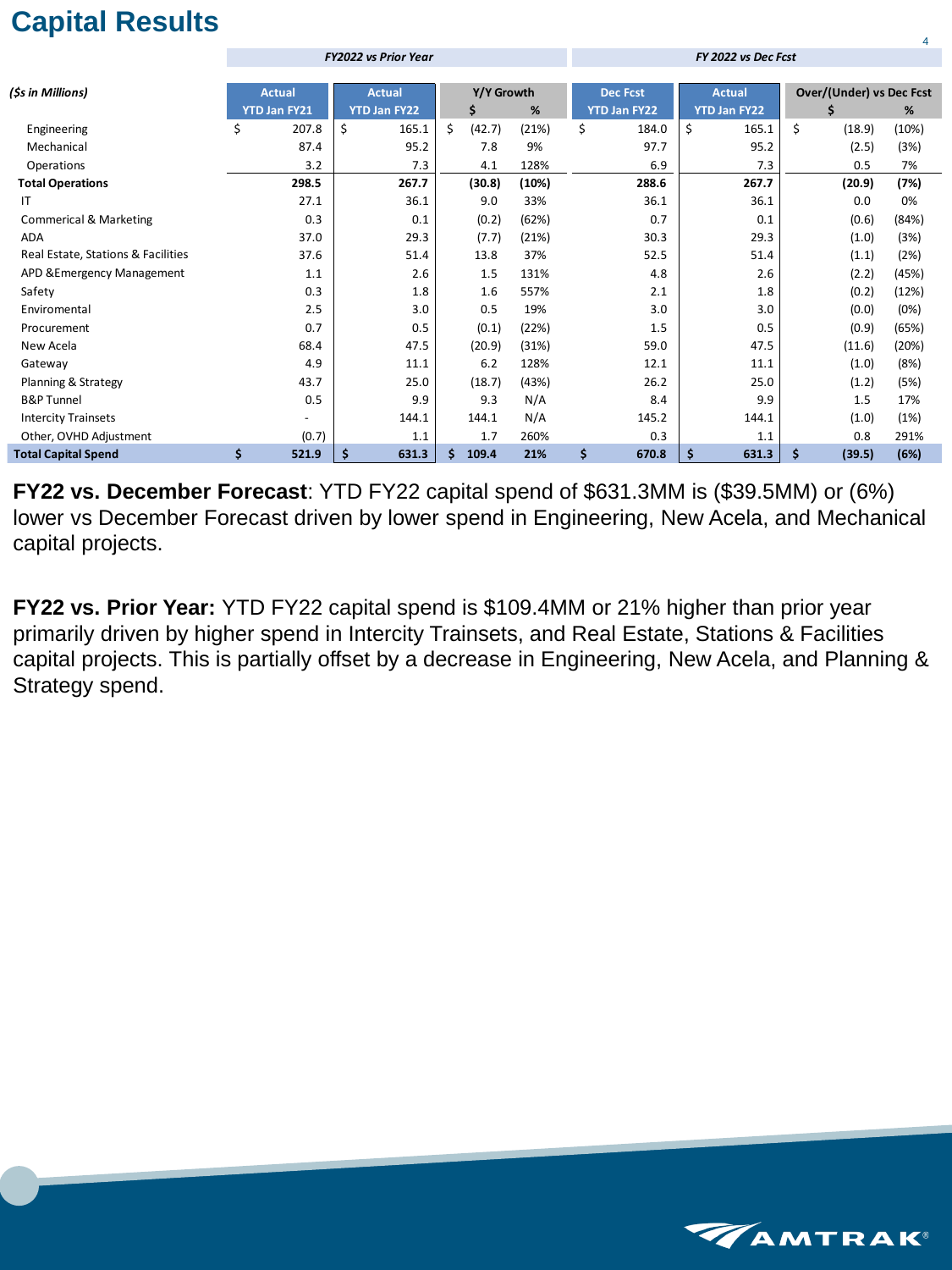## **Key Performance Indicators**

|                                          | <b>Prior Year</b>   | Plan         | <b>Actual</b>       | Fav/(Unfav) vs Plan |       | Y/Y Growth |      |  |
|------------------------------------------|---------------------|--------------|---------------------|---------------------|-------|------------|------|--|
|                                          | <b>YTD Jan FY21</b> | YTD Jan FY22 | <b>YTD Jan FY22</b> | #                   | %     | #          | %    |  |
| <b>Key Performance Indicators</b>        |                     |              |                     |                     |       |            |      |  |
| Ridership (in thousands):                |                     |              |                     |                     |       |            |      |  |
| <b>Northeast Corridor</b>                | 732                 | 2,763        | 2,582               | (181)               | (7%)  | 1,850      | 253% |  |
| <b>State Supported</b>                   | 1,083               | 3,283        | 2,940               | (344)               | (10%) | 1,857      | 172% |  |
| Long Distance                            | 463                 | 1,097        | 1,122               | 25                  | 2%    | 659        | 142% |  |
| <b>Total Ridership</b>                   | 2,277               | 7,142        | 6,643               | (499)               | (7%)  | 4,366      | 192% |  |
|                                          |                     |              |                     |                     |       |            |      |  |
| RASM (in cents)                          | 12.60               | 16.70        | 18.62               | 1.92                | 12%   | 6          | 48%  |  |
| CASM (in cents)                          | 25.81               | 22.72        | 25.32               | (2.60)              | (11%) | (0)        | (2%) |  |
| Cost Recovery Ratio (NTS)                | 48.8%               | 73.5%        | 73.5%               | $0.0$ pp            |       | 24.7 pp    |      |  |
| <b>Customer Satisfaction Index (CSI)</b> | 84.5%               | 81.4%        | 81.8%               | $0.4$ pp            |       | $(2.7)$ pp |      |  |
| <b>Other Indicators (in millions)</b>    |                     |              |                     |                     |       |            |      |  |
| Seat Miles                               | 2,437.7             | 3,898.5      | 3,504.4             | (394.1)             | (10%) | 1,067      | 44%  |  |
| Passenger Miles                          | 548.4               | 1,465.6      | 1,444.6             | (21.0)              | (1%)  | 896        | 163% |  |
| <b>Train Miles</b>                       | 7.3                 | 12.1         | 11.4                | (0.7)               | (6%)  | 4          | 56%  |  |



**Ridership:** Ridership of **6.6MM** for FY22 is **(0.5MM)** lower than Plan (NEC and State Supported driven) and **4.4MM** higher vs prior year driven by higher ridership across all service lines due to the recovery from the COVID-19 pandemic.

**Note:** Key Performance Indicators and Other Indicators are representative of National Train Service (NTS) (NEC, State Supported, and Long Distance) results RASM is defined as NTS (NEC, State Supported, and Long Distance) operating revenue divided by seat miles. CASM is defined as NTS (NEC, State Supported, and Long Distance) operating expenses divided by seat miles. Cost Recovery Ratio is defined as NTS (NEC, state supported, long distance) operating revenue divided by operating expenses

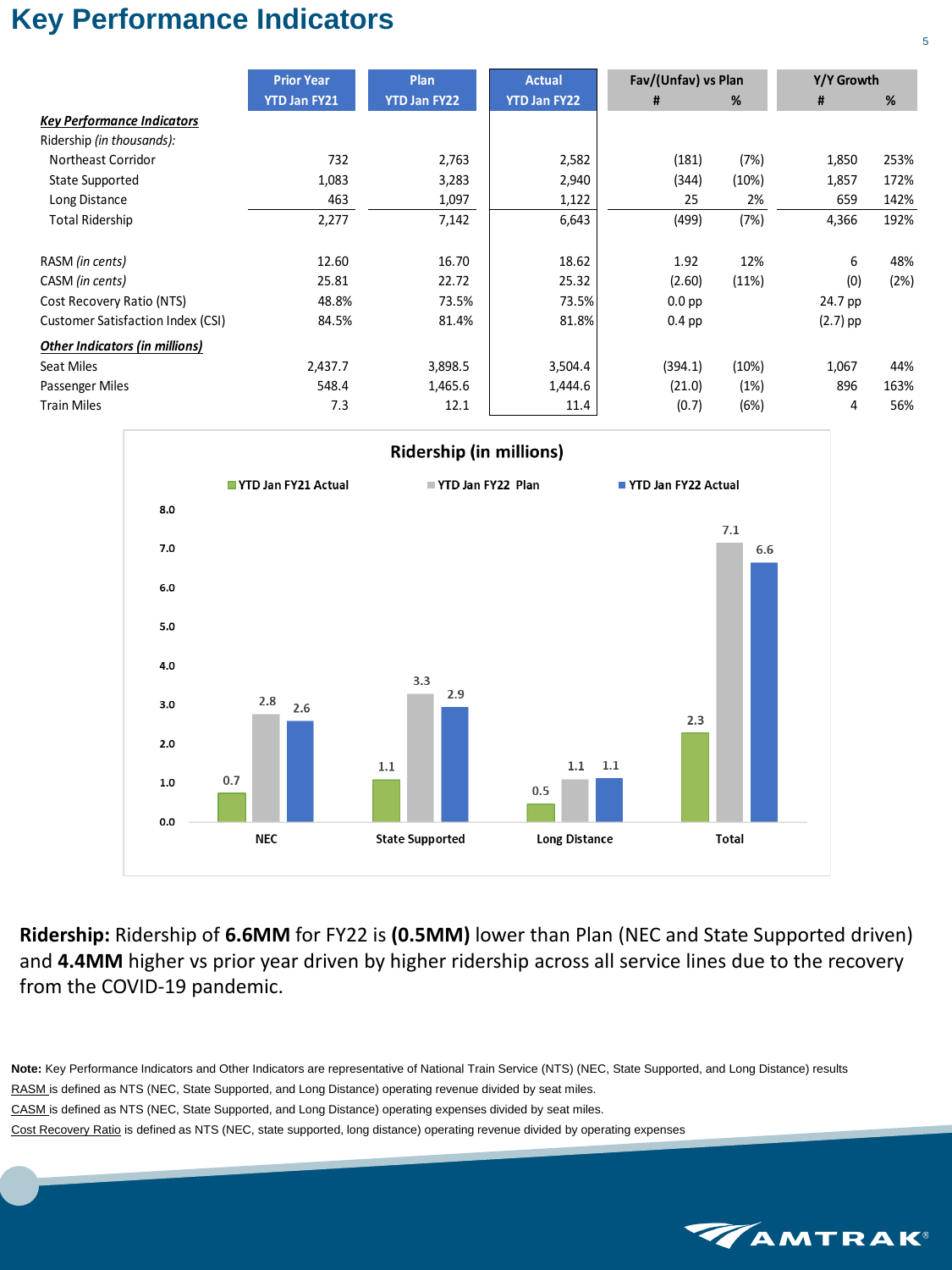### **Sources and Uses Account (Level 1)**

| <b>YTD Jan FY22</b>                                                                                                                      | <b>Northeast</b><br>Corridor<br><b>Account</b> | <b>National</b><br><b>Network</b><br><b>Account</b> | <b>Total</b>                       |
|------------------------------------------------------------------------------------------------------------------------------------------|------------------------------------------------|-----------------------------------------------------|------------------------------------|
| <b>Financial Sources</b>                                                                                                                 |                                                |                                                     |                                    |
| <b>Operating Sources (A)</b>                                                                                                             | 414,186                                        | 432,963                                             | 847,150                            |
| <b>Capital Sources</b>                                                                                                                   | 81,045                                         | 50,081                                              | 131,126                            |
| <b>Federal Grants to Amtrak</b>                                                                                                          | 32,578                                         | 275,740                                             | 308,318                            |
| <b>Total Operating and Capital Sources</b>                                                                                               | 527,809                                        | 758,785                                             | 1,286,594                          |
| <b>Financial Uses (Operating):</b>                                                                                                       |                                                |                                                     |                                    |
| <b>Operating Uses (B)</b>                                                                                                                | 454,548                                        | 664,502                                             | 1,119,050                          |
| <b>Operating Surplus/Deficit (A-B)</b><br>(Operating Sources - Operating Uses)                                                           | (40, 362)                                      | (231, 539)                                          | (271, 901)                         |
| <b>Financial Uses (Debt Service Payments):</b>                                                                                           |                                                |                                                     |                                    |
| <b>Debt Service Payments</b>                                                                                                             |                                                |                                                     |                                    |
| <b>Available for Capital Uses</b><br>(Operating Surplus/Deficit - Debt Service Payments + Capital<br>Sources + Federal Grants to Amtrak) | 73,261                                         | 94,283                                              | 167,544                            |
| <b>Financial Uses (Capital):</b>                                                                                                         |                                                |                                                     |                                    |
| <b>Capital Expenditures</b>                                                                                                              | 339,745                                        | 291,540                                             | 631,285                            |
| Legacy Debt and RRIF Repayments                                                                                                          | 21,514                                         | 759                                                 | 22,273                             |
| <b>Remaining Carryover Balance</b><br><b>Transfers</b>                                                                                   | $\varsigma$<br>(287, 998)                      | $\zeta$<br>(198, 016)                               | $\boldsymbol{\zeta}$<br>(486, 014) |
|                                                                                                                                          |                                                |                                                     |                                    |

**Federal funding includes CARES Act, ECRA and ARPA Funding**

FY22 net change in cash flows is (\$0.486MM) for Consolidated Amtrak, (\$0.288MM) for NEC and (\$0.198MM) for National Network.